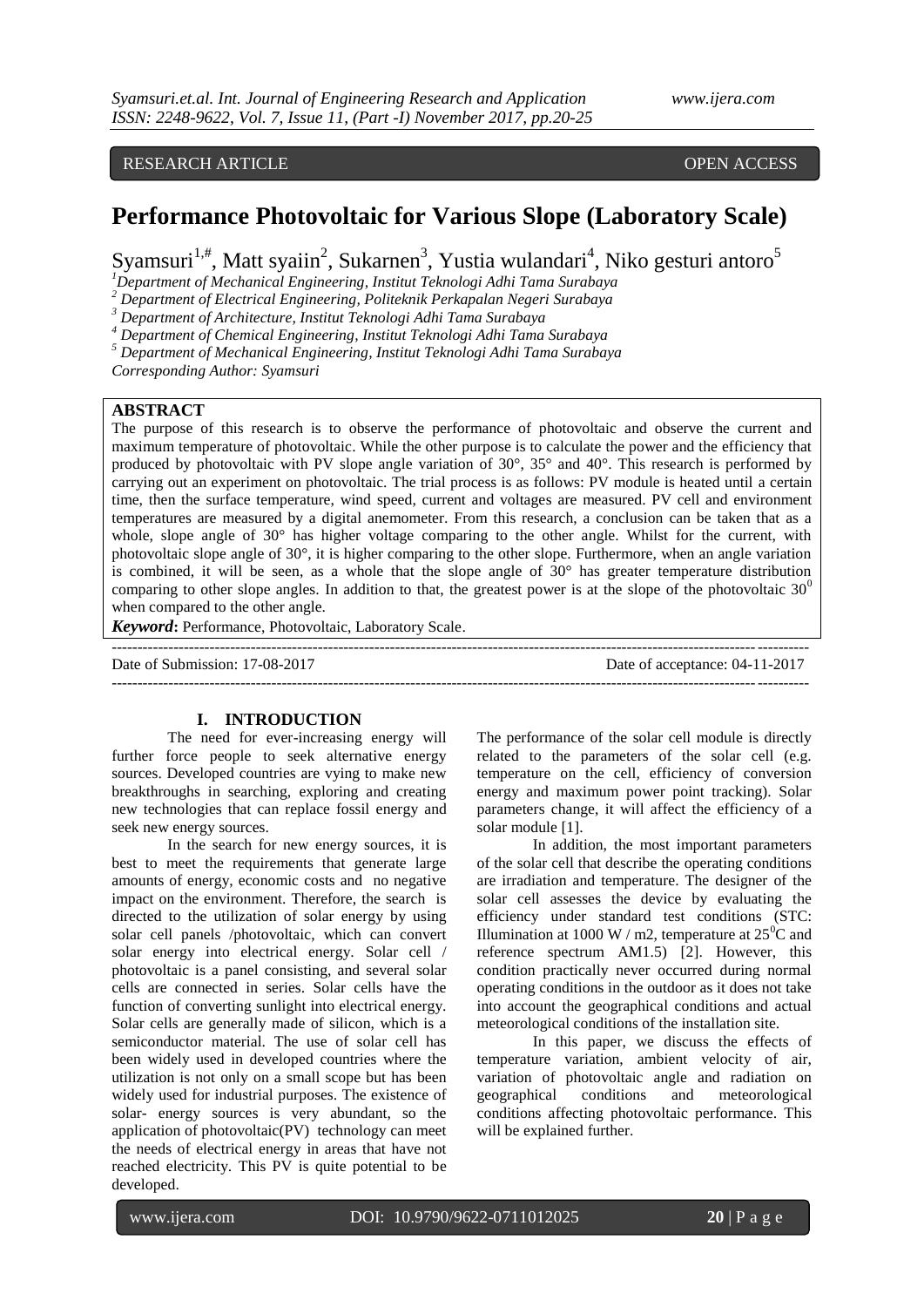#### **II. THEORY**

*A. Operating factors of photovoltaic* In this study, consider the factors that influence the operation of photovoltaic. Operating factors of photovoltaic (PV) are highly dependent on: *1) Ambient air temperature*

A photovoltaic can operate at maximum if the cell temperature remains normal (at 25 degrees Celsius), an increase in ambient temperature higher than normal temperature in the cell PV will weaken the voltage (Voc).



Figure 1. Effect of ambient temperature on voltage [3]

#### *2) Solar radiation*

Solar radiation on earth for various locations is highly dependent upon the state of the solar spectrum to the earth. Insulation (Incoming Solar Radiation) will have much effect on the electric current (I) and little effect on voltage.



Figure 2. Effect of insulation intensity to current [3]

#### *3) Wind speed*

Wind speed around the PV array location, can help cool the surface temperature of PV glass arrays.

- *4) The circumstances of the earth's atmosphere* The circumstances of the earth's atmosphere such as cloudy, the type of dust particles, smoke, air vapor (RH), fog and pollution greatly determine the maximum amount of electric current from the PV array.
- *5) Orientation of solar panels/PV array* The orientation of a PV array to the optimum sun's direction is essential in order that the panel

can produce maximum energy. In addition to the orientation direction, the angle of orientation of the solar panel also greatly affects the maximum energy yield.

*6) The position of the solar cell to the sun (tilt angle)*

Tilt Angle in this case is the angle to keep sunlight falling upon a solar panel surface perpendicularly (will get maximum energy  $\pm$ 1000 W/m2 or 1 kW/m2).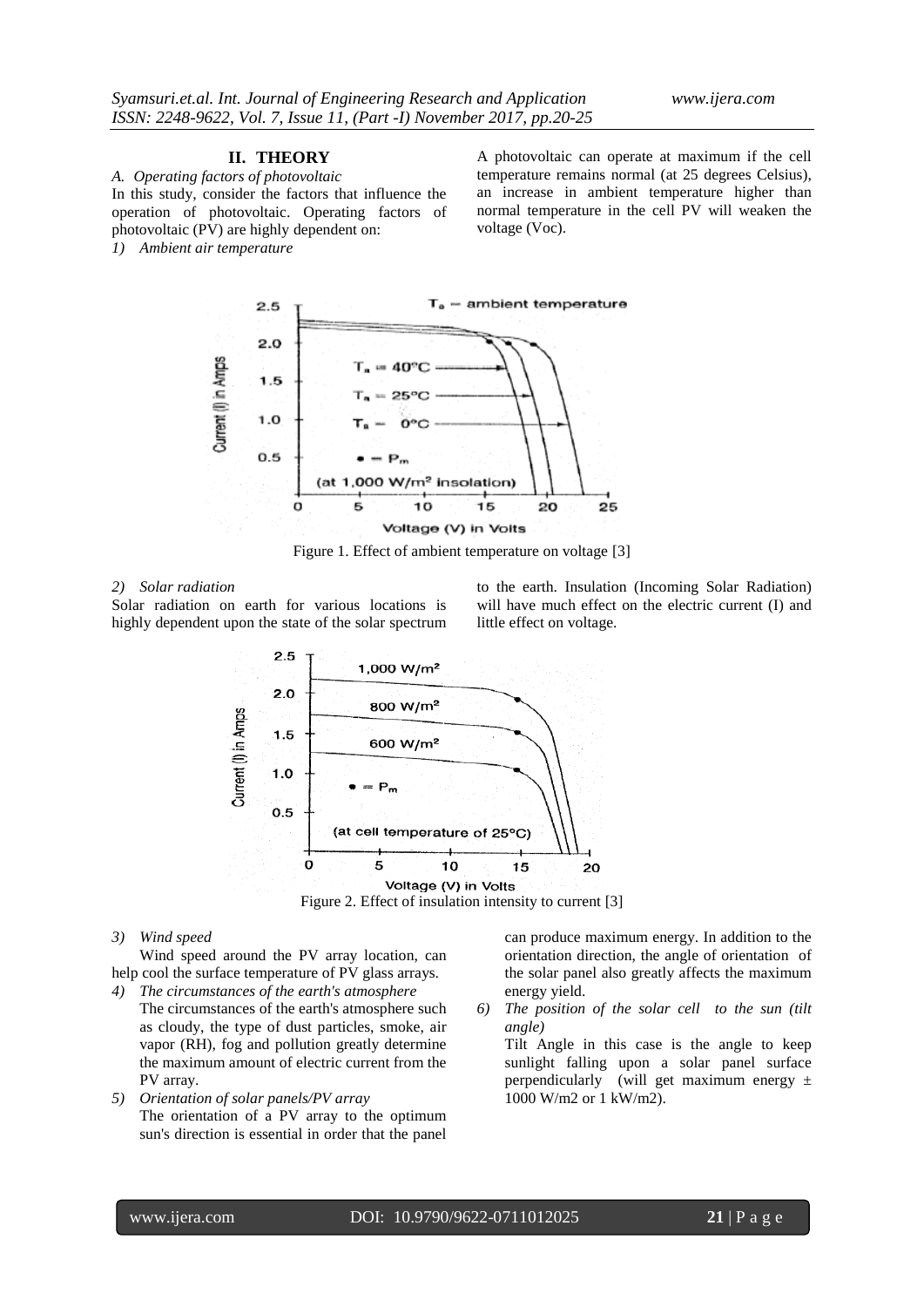

Figure 3. Extra area on the PV panel in a flat position when the light comes perpendicular to the panel [3]

*7) Power and Efficiency of Photovoltaic (PV)* By definition, the conversion efficiency of PV is expressed through the ratio between the output  $\eta = \frac{V_{oc} x I_{sc} x F F}{4 \pi G}$  $\frac{xI_{sc}xFF}{AxS_r} = \frac{P_{out}}{P_{in}}$  $\frac{out}{P_{in}}$  x 100 … … … … … … … … … … … … … … (1)

where: Voc (V) is the open-circuit voltage, Isc is the short circuit current (A), FF is the Fill Factor present on the photovoltaic surface, Sr is the global radiation from the sun  $(W/m^2)$ , and A is the surface area of the Photovoltaic module  $(m^2)$ .

energy produced (electrical energy) to the solar energy up to the Photovoltaic surface, so that the maximum energy efficiency is expressed as:

The received power (input power) is using the equation:

$$
P_{in} = S_r x A ... ... ... ... ... ... ... ... ... ... ... ... ... ... ... ... ... ... (2)
$$

where: Pin is Input Power due to solar irradiance (Watt), Sr is the intensity of solar radiation (Watt / m²), and A is the surface area of the photovoltaic module (m<sup>2</sup>).

For power output / power on photovoltaic (Pout) can be calculated by the following formula:

$$
P_{\text{out}} = V_{\text{oc}} \times I_{\text{sc}} \times FF \dots \dots \dots \dots \dots \dots \dots \dots \dots \dots \dots \dots \dots \dots (3)
$$

Pout is power generated by photovoltaic (Watt), Voc is open circuit voltage on photovoltaic (Volt), Isc is short circuit current in photovoltaic (Ampere) and FF is Fill Factor.

The value of FF is obtained from the formula:

 $FF = \frac{Voc - ln(Voc + 0.72)}{Voc + 1}$ Voc +1 ………………………………………..(4)

#### **III. METHOD**

*A. Time and Place of Data Retrieval*

The purpose of this research is to know a photovoltaic can operate maximally. Therefore, data collection includes voltage (V), electric current (I), temperature (T), wind speed ( $V\infty$ ), power (P), and efficiency (η). The research was conducted in the futsal field located at Institut Teknologi Adhi Tama Surabaya-Indonesia starting from in the morning (09.00) until the afternoon (15.00).

Coordinates: Latitude: -7.2908168055769 and Longitude: 112.77935853058

*B. Measurements and Materials Used During Data Retrieval*

The equipment and materials used are as follows: Photovoltaic 15 WP, LED Lights, Multimeter, Thermometer, Anemometer, Support and angle change of photovoltaic.

# *C. Data Collection Procedures*

Data collection procedure: Placing photovoltaic and measuring equipment in the field of Institut Teknologi Adhi Tama Surabaya-Indonesia in accordance with the optimal position. Collecting data V, I, Ts, T∞, V∞ starting from 09.00 to 15.00 WIB, The next step analyze the data.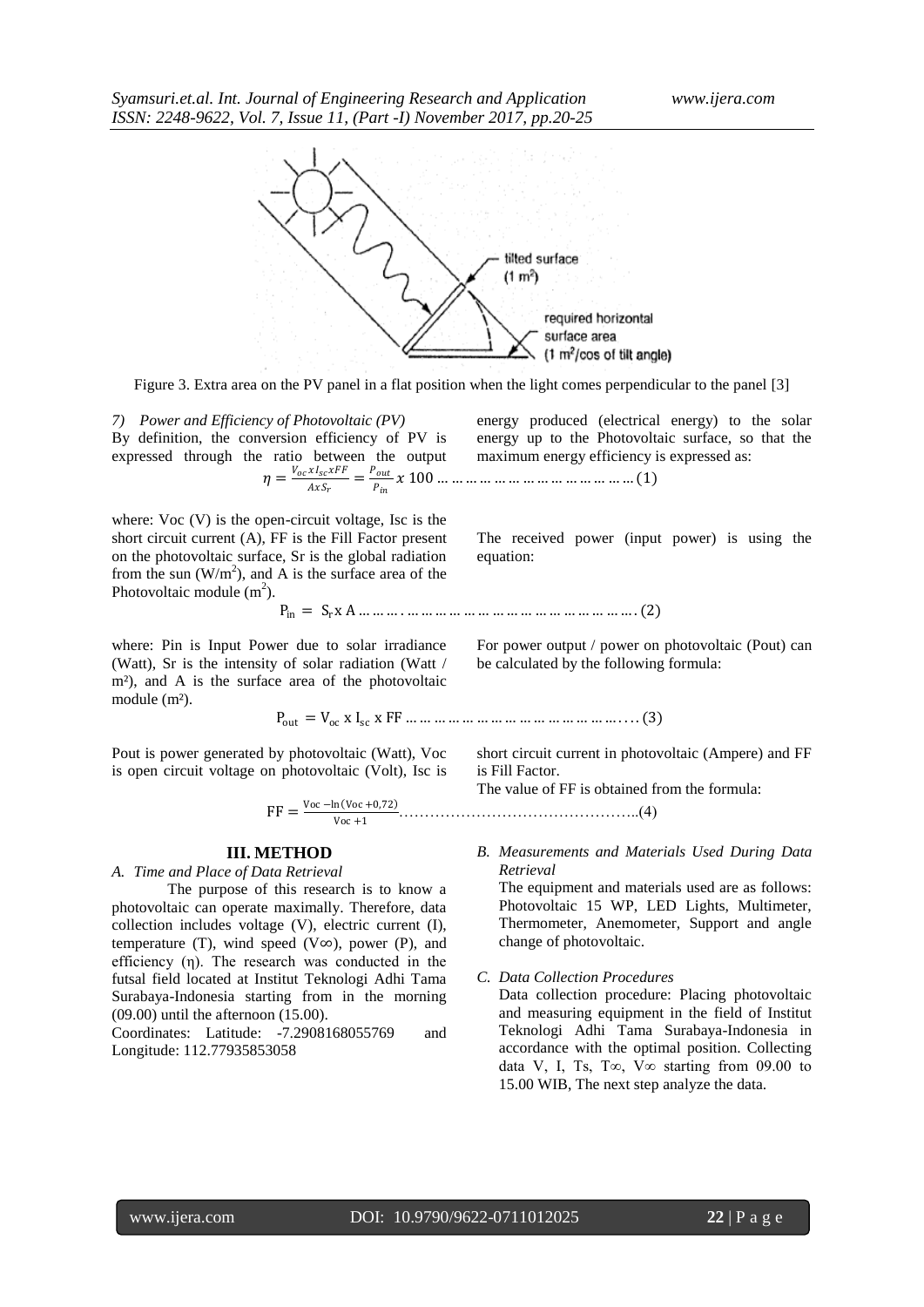

Figure 4. Layout of data retrieval

## **IV. RESULT & DISCUSSIONS**

*A. The Relationship Between Surface Temperature Versus Time for Different Photovoltaic Slope*



Figure 5 shows the relationship between photovoltaic surface temperature and time. In general, it can be seen that at 09.00 to 12.00 the temperature rises while at 12:00 to 15:00 the temperature is decreasing. When looking at the effect

of the slope angle of PV, then overall that the slope angle  $30^\circ$  has a larger temperature distribution than the other angle. The results of this study have the same trend in general with research conducted by [4].

ہے<br>16

*B. The relationship between wind speed versus time for different photovoltaic slope*



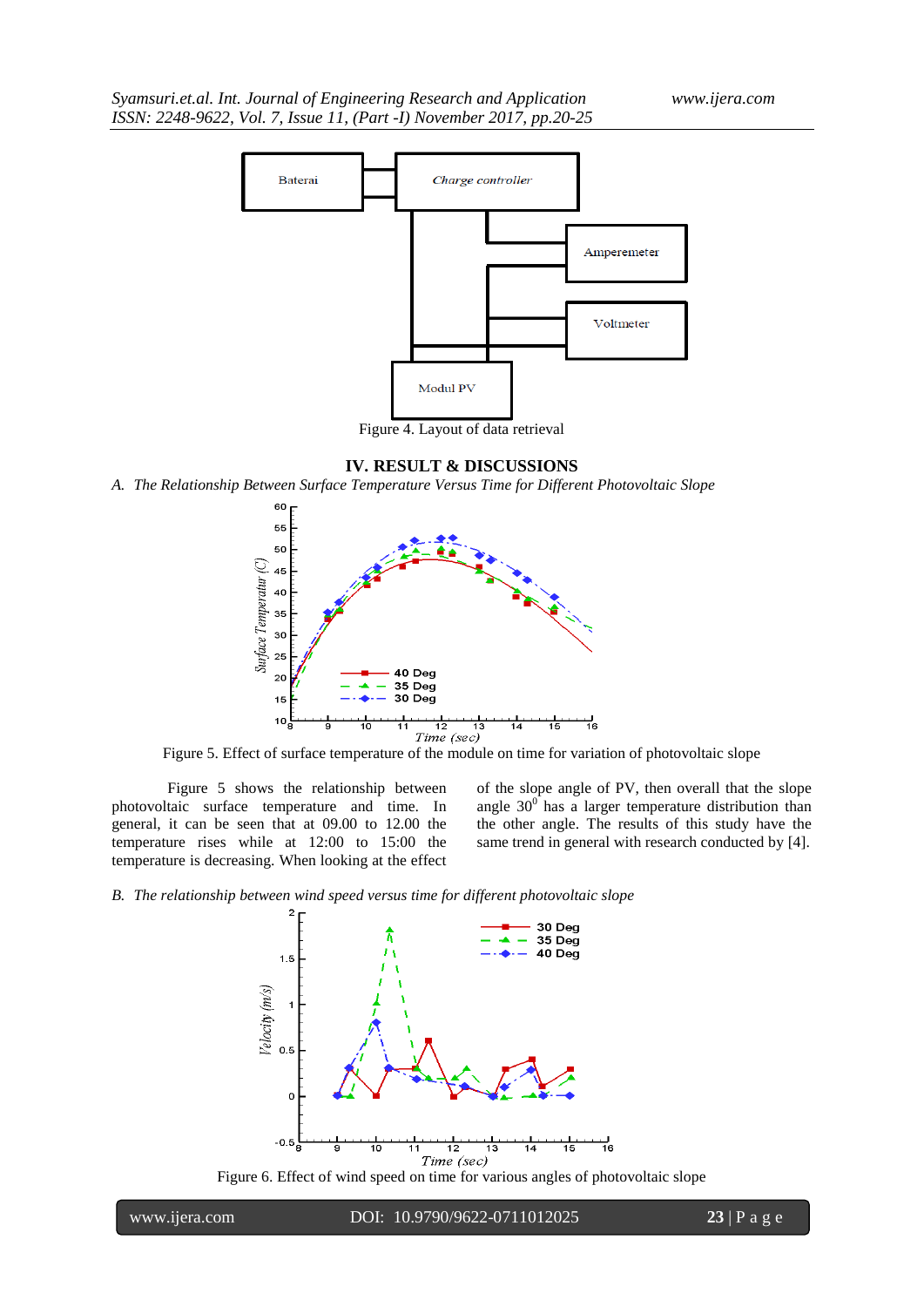Figure 6 is the relationship between wind speed and observation time. It appears that the wind speed that occurs during the day is fluctuating. The

same phenomenon also obtained by previous researchers namely [5] and [6].



*C. The relationship between power over time for various angles of photovoltaic slope*



Figure 7 is a graph of the relationship between power and time of observation. Generally, it is seen that the power has increased from 09.00 to 12.30 and the power has decreased from 12.30 to

15.00. When viewed from the side of various angles of the photovoltaic slope, the greatest power is the power at the angle of the photovoltaic  $30^0$  when compared to the other angle.

*D. The relationship between the efficiency against time for various angles of the photovoltaic slope*



Figure 8. Effect of efficiency on time for various angles of photovoltaic slope

The above figure is Figure 8 which is a graph of the relationship between the efficiency, on, time for different angles of photovoltaic slope. In general there is an increase in efficiency starting at

9:00 to 12:00 and then decreased at 12:30 to 15:00. If the efficiency of the various slope angles is combined, then it appears that the highest efficiency is at  $30^0$  slopes.